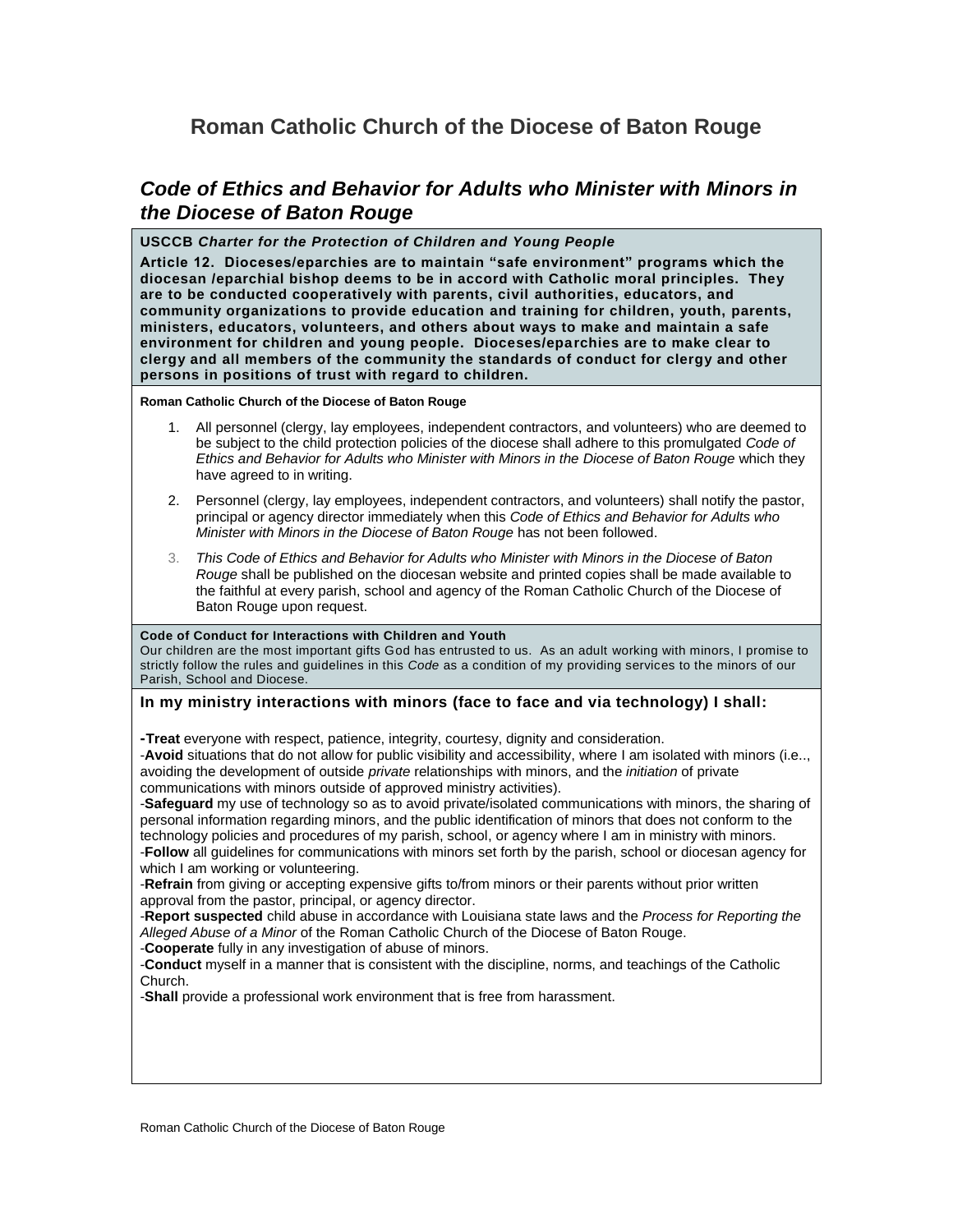#### **Code of Conduct for Interactions with Minors**

Our children are the most important gifts God has entrusted to us. As an adult working with minors, I promise to strictly follow the rules and guidelines in this *Code* as a condition of my providing services to the minors of our Parish, School and Diocese.

#### **In my ministry interactions with minors (face to face and via technology) I shall not:**

-**Smoke** or use tobacco products in the presence of minors.

-**Use**, possess, or be under the influence of alcohol at any time while working with minors.

-**Use**, possess, or be under the influence of illegal drugs at any time.

-**Pose** any health risk to minors.

-**Strike**, spank, shake, or slap minors.

-**Humiliate**, ridicule, threaten, or degrade minor.

-**Use** any discipline that frightens or humiliates a minor or a group of minors.

-**Make** any type of statement about a minor's body type, shape, build, and looks.

-**Make** any type of statement that degrades or puts down in way any other adult, minor, or group of people. *This includes, but is not limited to: any type of racial joke or slur or degrading comment about any race, person, or group of people*.

-**Touch** a minor in a sexual or other inappropriate manner.

-**Plan** or conduct any type of youth-oriented event in the name of the Diocese, other than those that are approved, planned, and conducted by my church and/or school ministry team.

-**Share** with a minor anything about my own sexual history or any other past or present experience that crosses the boundary between public and private. (Catechists who are responsible for teaching Catholic sexual morality must be certified through the diocesan human sexuality course.)

-**Share** a room with (i.e., stay overnight in the same room with) a minor or group of minors during any type of event.

-**Allow** a minor or group of minors to stay overnight in my own home unless the reason for such is that of a shared friendship between my child and another adult's child.

-**Take** improper advantage of a counseling and/or authoritative relationship for my own benefit.

-**Manufacture**, possess, or distribute child pornography.

-**View** movies or other similar materials containing inappropriate content with and/or in the presence of minors.

-**Listen** to music that is degrading of any person, race, or of one's sexuality, with or in the presence of minors.

-**Contribute t**o the delinquency of a minor or group of minors in accordance with the laws of the state of Louisiana.

-**Enter i**nto any type of private communication with a minor that is not within the scope of my ministry, or any communication that would undermine the parent-child relationship, or serve to foster an inappropriate relationship with a minor.

-**Request** confidentiality of a minor(s).\* (See section on Communications and Confidentiality).

-**Promise** confidentiality to a minor(s).

-**Abuse** or neglect a minor or an adult to comply with the laws of the State of Louisiana.

#### **Appropriate Physical Contact while Working with Minors**

**I understand that the following forms of physical contact are appropriate when working with minors:**

-**Handshakes** and "High Fives."

-**Brief** hugs (when initiated by a minor).

-**Hand** holding (during group prayer).

-**Contact** that is a component of an acceptable group activity (such as an icebreaker, group prayer service, or sporting activity).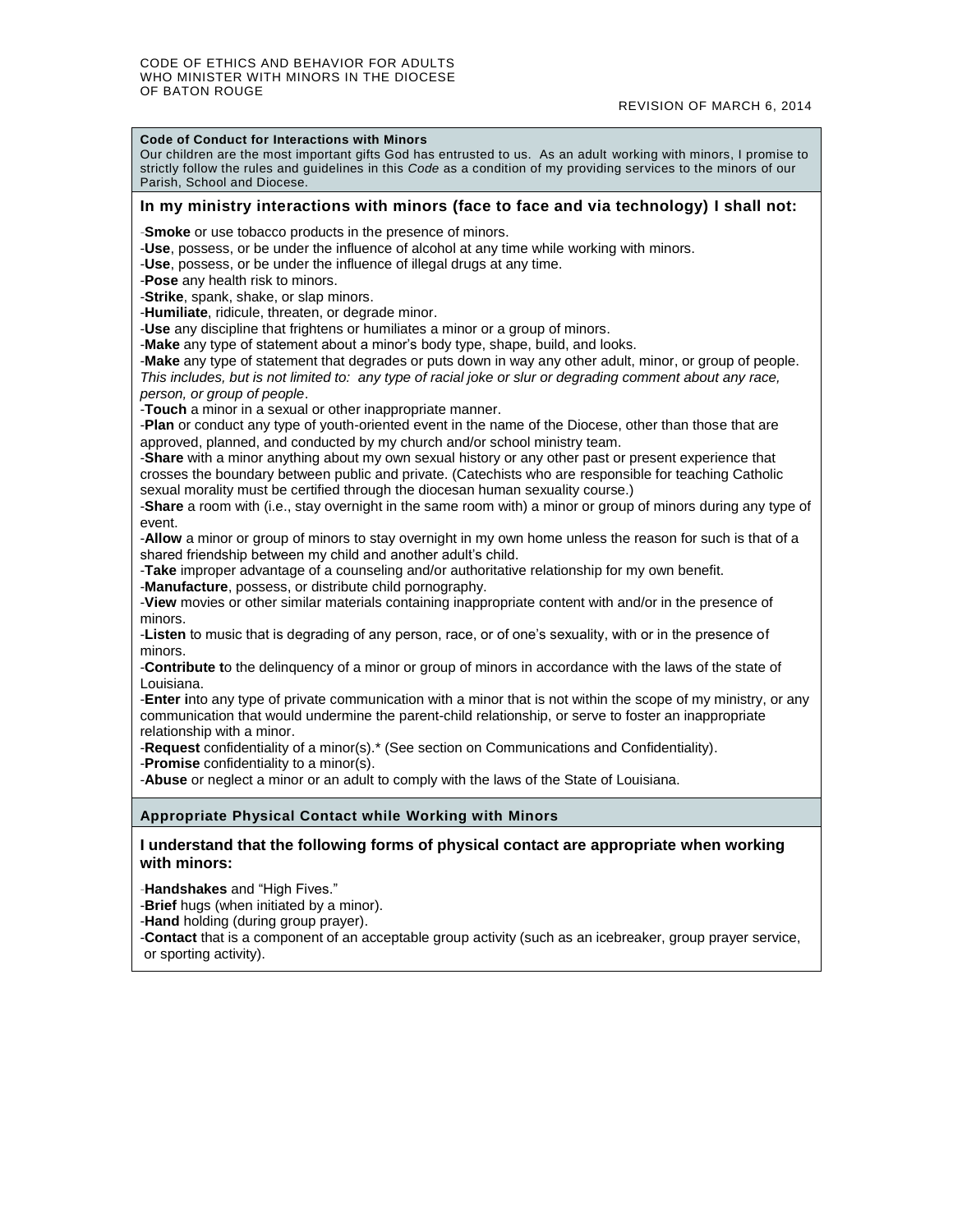### **Inappropriate Physical Contact and Not Allowed while Working with Minors**

#### **I understand that the following forms of physical contact are not allowed when working with Minors:**

-Kissing and prolonged embraces.

-Any type of massage.

-Showering or bathing with a minor.

-Allowing a minor to sit on one's shoulders or lap.

-Fondling, petting, or any type of genital contact.

-Leaning against a minor (when seated or standing).

#### **Communications and Confidentiality with Minors in Ministry**

**Private communication with a minor is defined as any type and form of communication that takes place apart from an appropriate and approved ministry setting. Therefore, adults in ministry with minors shall not enter into any type of private communication with a minor that is not within the scope of their ministry, or any communication that would undermine the parent-child relationship or serve to foster an inappropriate relationship with a minor.**

#### **Types of Communications (Verbal/Written) Working with Minors:**

It is normal for an adult in ministry to enter into a spontaneous conversation with a minor. However, adults shall consider that some issues, even if shared spontaneously in open conversation, must be brought to the attention of a minor's parents.

Adults in ministry with minors shall follow all communications/technology guidelines and policies established by their parish, school or diocesan agency.

Adults in ministry with minors are obligated to read thoroughly any written communication that the adult receives from a minor. If it is appropriate to ask a minor to make journal entries as a part of the religious education process, then adults are also obligated to read and take seriously such entries and to respond to them in keeping with the standards stated in this Code of Ethics and Behavior, particularly if the information shared is that of the alleged abuse of that minor or if the information leads the adult to suspect that a minor is at risk of harming him or herself or others.

Confidentiality in ministry with minors has an appropriate place. However, no communication between adults and the minors to whom they minister is protected by privilege (i.e.-**such as that which exists between a priest and penitent in sacramental confession**, a lawyer and client, or a doctor and patient.) Adults will, therefore, commit themselves to a specific standard regarding communications with minors.

\*In settings such as small groups during a retreat, an adult small group leader may encourage the group to keep what is shared in the group confidential, unless a member of the group shares information that leads the adult to suspect that a minor is at risk of harming him or herself or others. Such information shall not be kept confidential. In cases of alleged or suspected abuse, diocesan personnel shall follow the *Process for Reporting the Alleged Abuse of a Minor.*

#### **Diocesan Requirements/Certification to Work in Ministry with Minors**

#### **I understand and agree that I shall complete the following requirements prior to working in ministry with minors:**

-Criminal Background Check (to comply with state and federal laws).

-Promulgated diocesan training on Recognizing and Reporting Abuse.

-Read and Sign the *Code of Ethics and Behavior for Adults who Minister with Minors in the Diocese of Baton Rouge.*

-Complete the appropriate diocesan EAPPS application.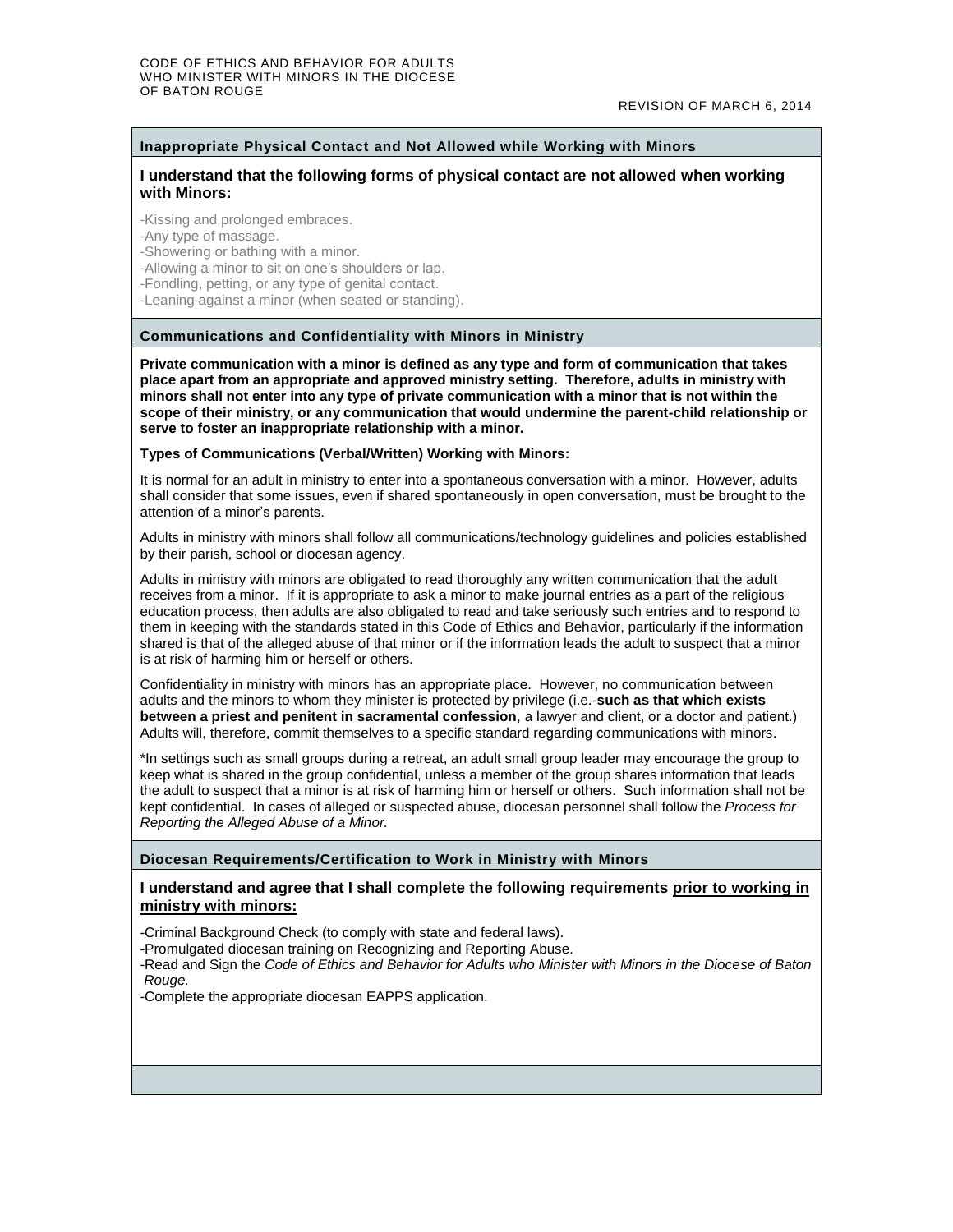# THE DIOCESE OF BATON ROUGE

Process for Reporting the Alleged Abuse of a Minor

### **When the**

**Accused is...** 

Diocesan 24-Hour Victim **Assistance Hotline** (225) 242-0250



Diocesan Office of Child and **Youth Protection** (225) 242-0202

**Diocesan Human Resources** Department

 $(225)$  387-0561

Diocesan Catholic Schools Office  $(225)$  336-8735

Louisiana Department of **Children and Family Services** State-Wide 24-Hour Hotline 855-452-5437